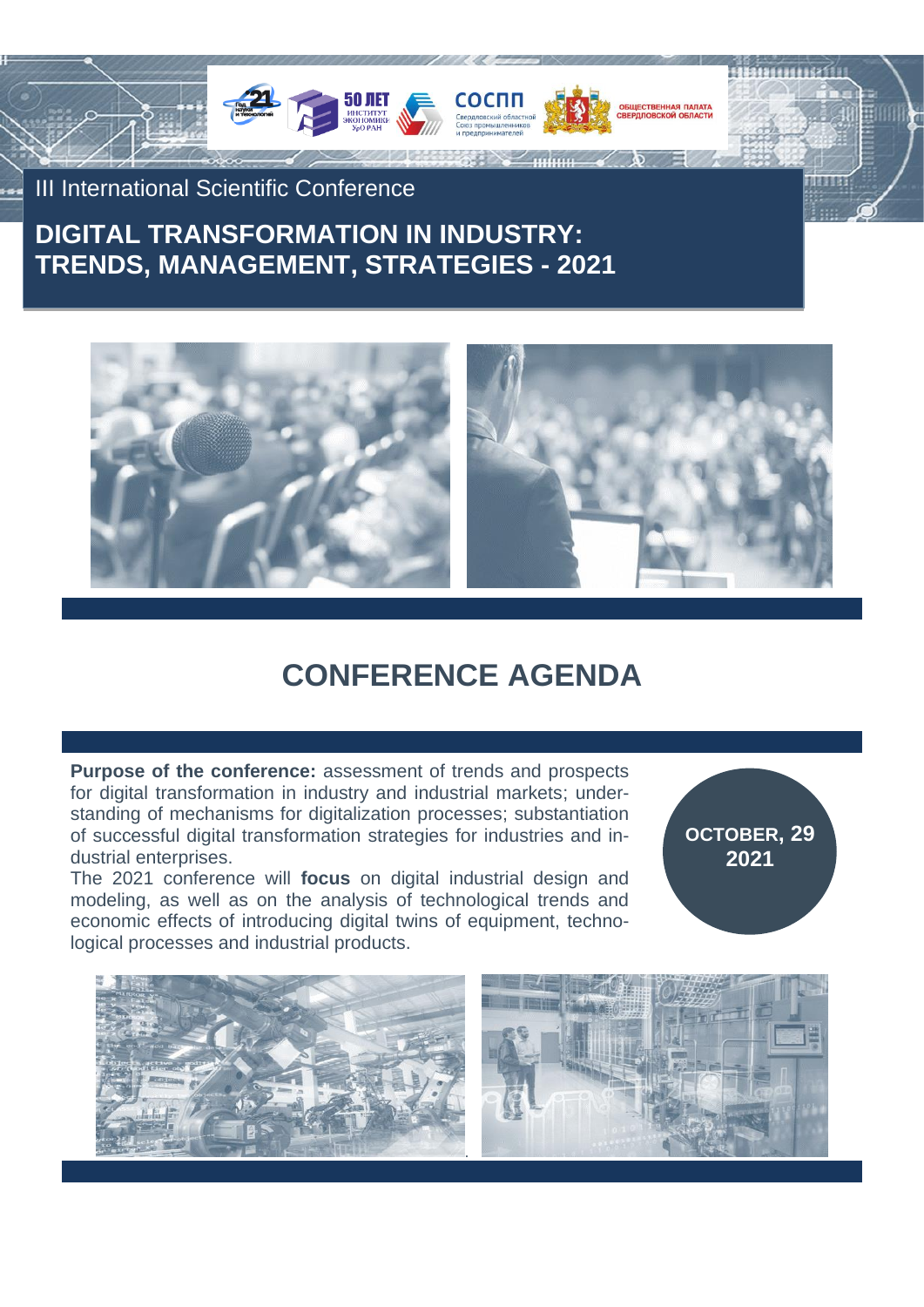

The conference includes **business and scientific modules.**

*The business part* covers the best practices for the implementation of digital design and modeling at industrial enterprises.

*The scientific part* includes a plenary session "Digital twins and the best regional practices for digital transformation in industry" and scientific sections.

### **The Conference scope:**

- o digital twins in industrial sectors;
- o best regional practices for digital transformation in industry;
- o economic barriers to the development of digital design and modeling;
- o market analysis of digital solutions for industry;
- o digital design technologies for the development of competitiveness of products and enterprises;
- o digital twin-driven product design, manufacturing and service;
- o digital twin and big data towards smart manufacturing;
- o digital transformation strategies of industrial companies;
- o organizational and financial mechanisms for supporting digital transformation in industry;
- o effects of industrial digital transformation on society and environment;
- o HR and personnel for Industry 4.0;
- o etc.

**Experts in the field of economic, technical and engineering sciences are invited to participate in the Conference.**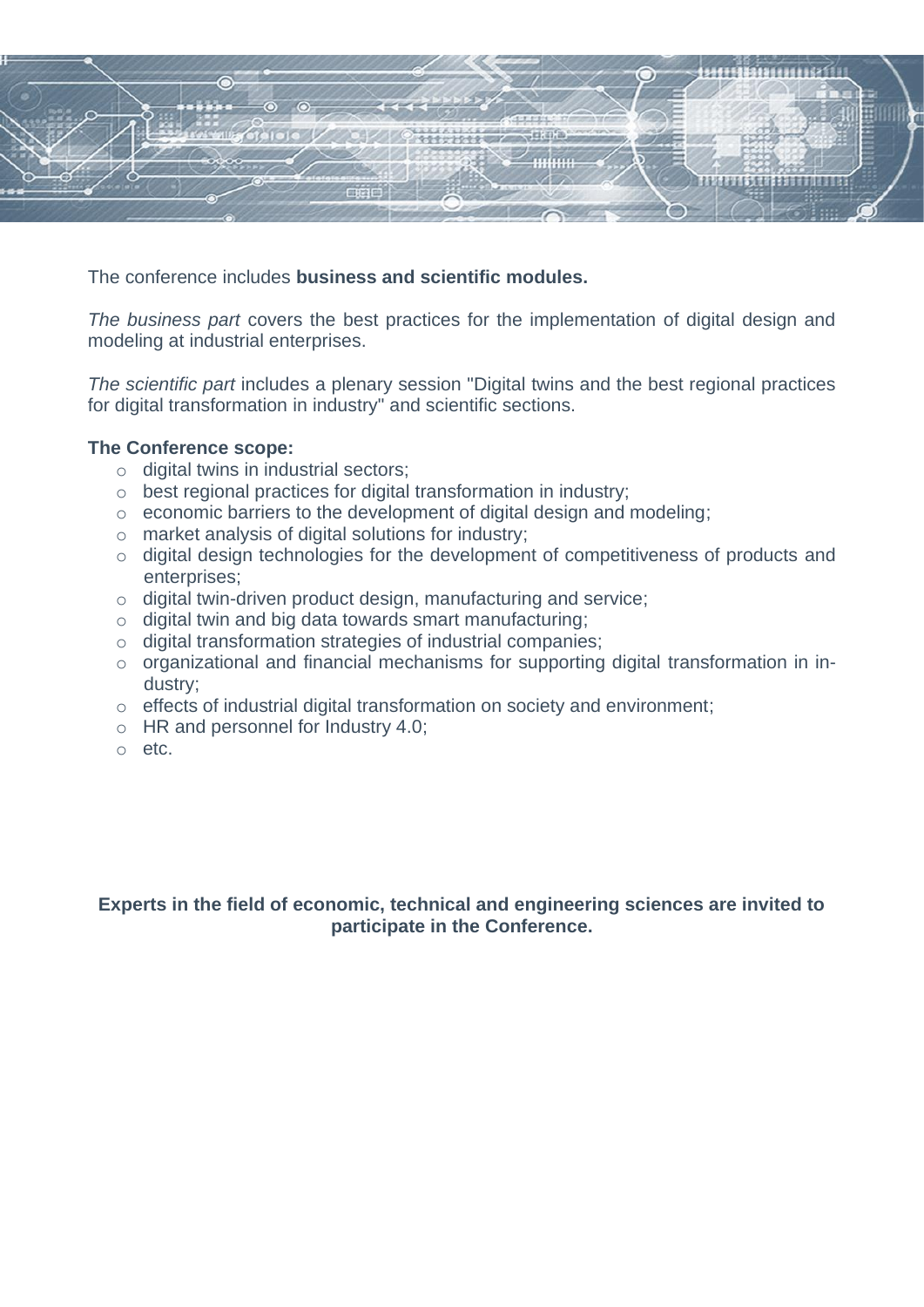# **BUSINESS SESSION: Digital Twins as the Basis for Digital Transformation of Business Models in Industry**

## **29 OCTOBER 2021, 10:00-12:00** (Ekaterinburg Time) UTC+5

**Language of the Business Session: Russian**

**Conference Hall of the Institute of Economics of the Ural Branch of RAS, 3rd floor (29, Moskovskaya St., Ekaterinburg, Russian Federation)**

#### *Zoom link:*

*<https://us02web.zoom.us/j/81844370059?pwd=R0h4WmlRdVUrZlJRTzlYbmx5Q25qUT09>*

#### MODERATOR:

**YULIA LAVRIKOVA,** Dr. Sci. (Econ.), Director of the Institute of Economics of the Ural Branch of RAS (Ekaterinburg, Russian Federation)

### **SPEAKERS:**

**MIKHAIL PONOMARKOV,** Minister of Digital Development and Communications of the Sverdlovsk Region (Ekaterinburg, Russian Federation)

**ALEXANDER PORODNOV**, First Vice President of the Sverdlovsk Regional Union of Industrialists and Entrepreneurs (Ekaterinburg, Russian Federation)

**ROMAN KISLOV,** First Deputy Director of "Operator of Electronic Government" (Ekaterinburg, Russian Federation)

**ALEXEY BOROVKOV**, Vice Rector for Digital Transformation of the Peter the Great St.Petersburg Polytechnic University (SPbPU), Head of the World-class Scientific Center "Advanced Digital Technologies", Head of the Competence Center of the National Technological Initiative of SPbPU "New Production Technologies" and Head of the Engineering Center (CompMechLab®) of SPbPU (Saint Petersburg, Russian Federation)

**VITALY BALANCHUK**, Head of the Engineering Center of High-Tech Technopark "Universitetsky" of the Sverdlovsk Region (Ekaterinburg, Russian Federation)

**ALEXANDER LIKHACHEV**, Head of the Digital Transformation Department of the Engineering Center of Digital Machine Building Technologies, Ural Federal University (Ekaterinburg, Russian Federation)

**VLADIMIR ZHURAKHOVSKY**, General Director of the PLM Ural, Ltd. (Ekaterinburg, Russian Federation)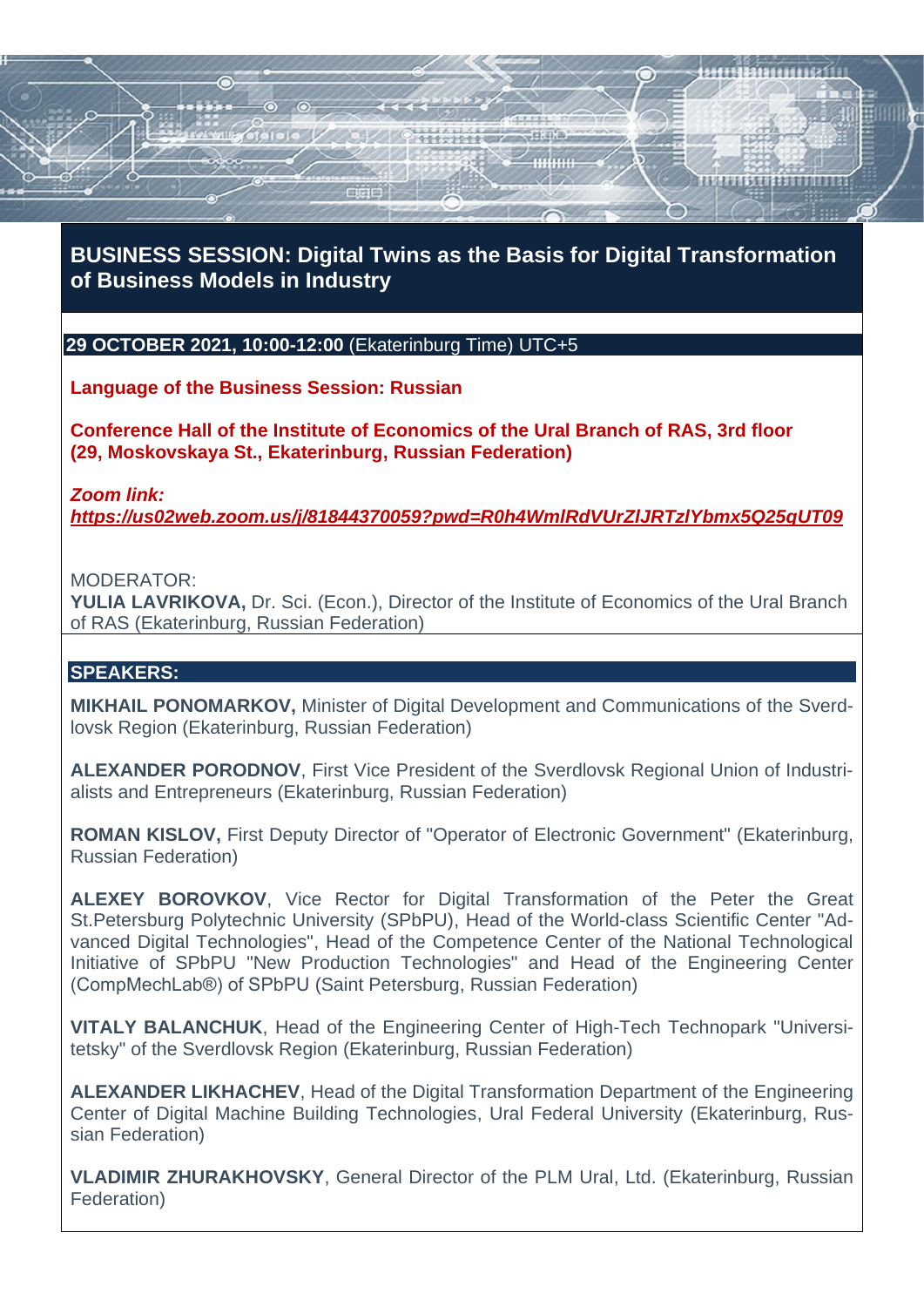**ANDREY MISYURA,** General Director of the JSC "Scientific and Production Association of Automation named after Academician N.A. Semikhatova" (Ekaterinburg, Russian Federation)

**ROSA GABDULLINA,** Regional Director of "Intellectual Infrastructure" Siemens Branch in the Urals Federal District (Ekaterinburg, Russian Federation)

**ANDREY SHULGIN,** Director for Digital Transformation of JSC "Interregional Distribution Grid Company of Urals" (Ekaterinburg, Russian Federation)

**ANDREY LOGINOV,** Technical Director of "A7 Systems", Ltd. (Saint Petersburg, Russian Federation)

**BREAK 12:00-12:30**

**SCIENTIFIC PLENARY SESSION: Digital twins and the best regional practices for digital transformation in industry**

## **29 OCTOBER 2021, 12:30-14:30** (Ekaterinburg Time) UTC+5

**Languages of the Scientific Plenary Session: Russian, English** Simultaneous interpretation is provided.

**Conference Hall of the Institute of Economics of the Ural Branch of RAS, 3rd floor (29, Moskovskaya St., Ekaterinburg, Russian Federation)**

*Zoom link:*

*<https://us02web.zoom.us/j/81844370059?pwd=R0h4WmlRdVUrZlJRTzlYbmx5Q25qUT09>*

MODERATOR:

**VICTORIA AKBERDINA**, Dr. Sci. (Econ.), Corresponding Member of RAS, Deputy Director of the Institute of Economics of the Ural Branch of RAS (Ekaterinburg, Russian Federation)

## **SPEAKERS:**

**VIKAS KUMAR,** PhD, Professor, University of the West of England - Bristol Business School, (Bristol, United Kingdom) *Future of Supply Chains-The Role of Digital Twins (EN)*

**MIKHAIL SAMOSUDOV**, Dr. Sci. (Econ.), Professor of the Department of Corporate Governance, State University of Management (Moscow, Russian Federation) *Digital twin of a social system: a creation methodology and its applicability in enterprise management and economics (RU)*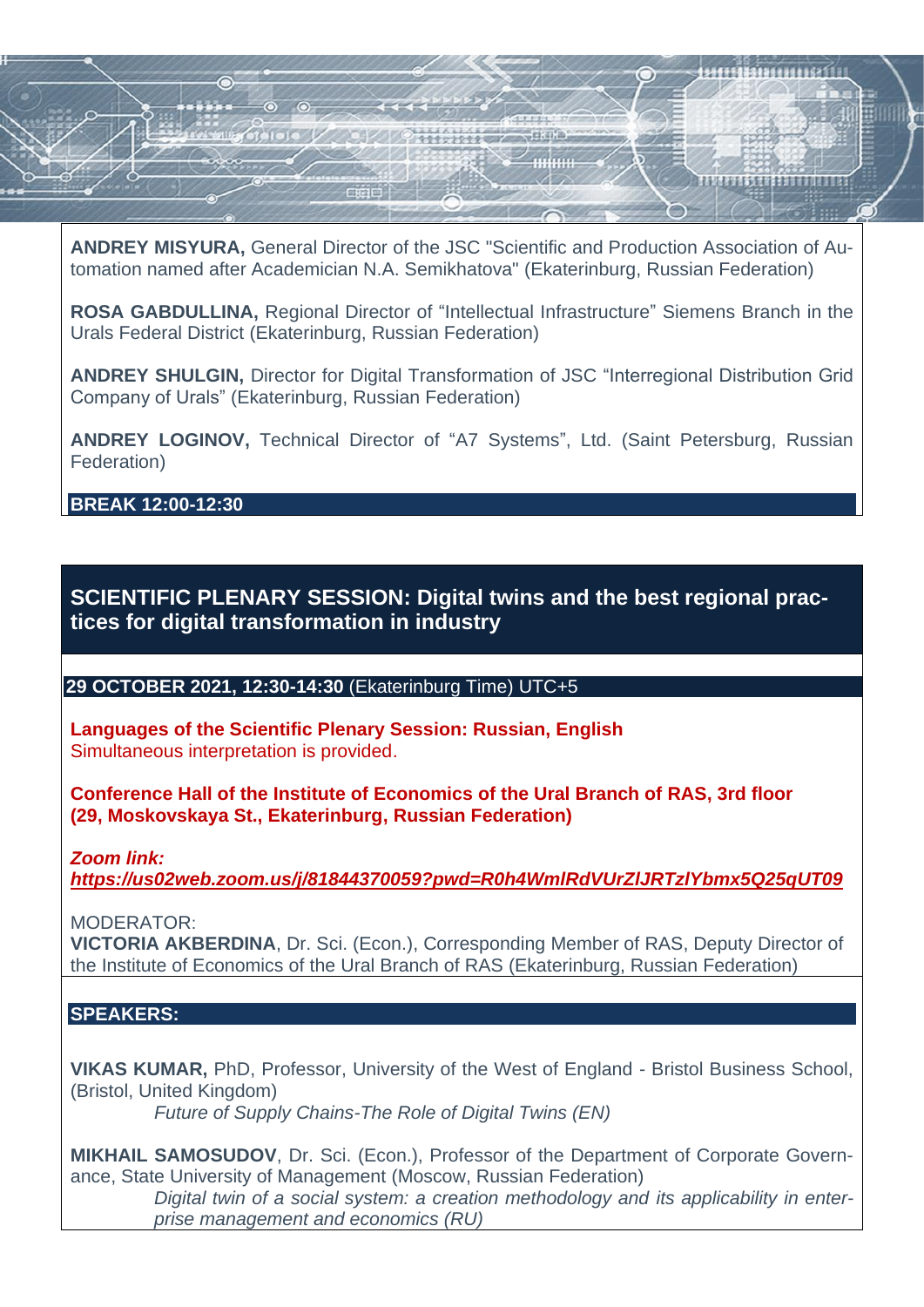

**SVETLANA TSOHLA**, Dr. Sci. (Econ.), Head of the Department of Entrepreneurial Activity Management, Taurida Academy of V. I. Vernadsky Crimean Federal University (Simferopol, Russian Federation)

**NATALIA SIMCHENKO**, Dr. Sci. (Econ.), Head of the Department of Economic Theory, Institute of Economics and Management of V. I. Vernadsky Crimean Federal University (Simferopol, Russian Federation)

*Digital twins in the industry economic development (RU)*

**EKATERINA SYCHEVA**, Cand. Sci. (Econ.), Associate Professor, Department of Economics, Saint Petersburg State University of Civil Aviation (Saint Petersburg, Russian Federation) **POLINA SHPAK***,* Department of Economics, Saint Petersburg State University of Civil Aviation (Saint Peters-burg, Russian Federation)

*Practical application of the digital twin concept in the aviation sector (RU)* 

**LAURA BRAVI,** PhD, Researcher, Carlo Bo University of Urbino (Urbino, Italy) **GIONATA MORELLI,** Student, Carlo Bo University of Urbino (Urbino, Italy) **FABIO MUSSO,** Dr., Professor, Carlo Bo University of Urbino (Urbino, Italy) **FEDERICA MURMURA, Dr., Associate Professor, Carlo Bo University of Urbino (Urbino, Italy)** *Knowledge Analysis on the Industry 4.0 Diffusion in Italian Manufacturing: Opportunities and Threats (EN)*

**EKATERINA POTAPTSEVA**, Cand. Sci. (Econ.), Senior Research Associate, Center of Structural Policy, Institute of Economics of the Ural Branch of RAS (Ekaterinburg, Russian Federation)

*Industry digitalization: experience of Germany (RU)* 

**ANG LIU,** PhD, Professor, The University of New South Wales (Sydney, Australia) *Digital Twin driven Product Design (EN)* 

**REYNALDO RUBEM FERREIRA JUNIOR,** Professor, Dr., Universidade Federal de Alagoas (Alagoas, Brazil)

**JOAQUIM RAMOS SILVA**, PhD, Professor, Department of Economics and CSG/SOCIUS, School of Economics and Management, Universidade de Lisboa (Lisbon, Portugal)

**LUCIANA PEIXOTO SANTA RITA,** PhD, DBA, Universidade Federal de Alagoas (Alagoas, Brazil)

*Best regional practices for digital transformation in industry: The Case of the Industry 4.0 Program in Portugal* 

**ANDREY VLASOV,** Cand. Sci. (Eng.), Associate Professor, Deputy Head for Scientific Work of the IU-4 Department, Bauman Moscow State Technical University (Moscow, Russian Federation)

**ALEXANDER NAUMENKO,** PhD Student, Researcher, Bauman Moscow State Technical University (Moscow, Russian Federation)

*Analysis of visual modeling tools for complex production systems (RU)*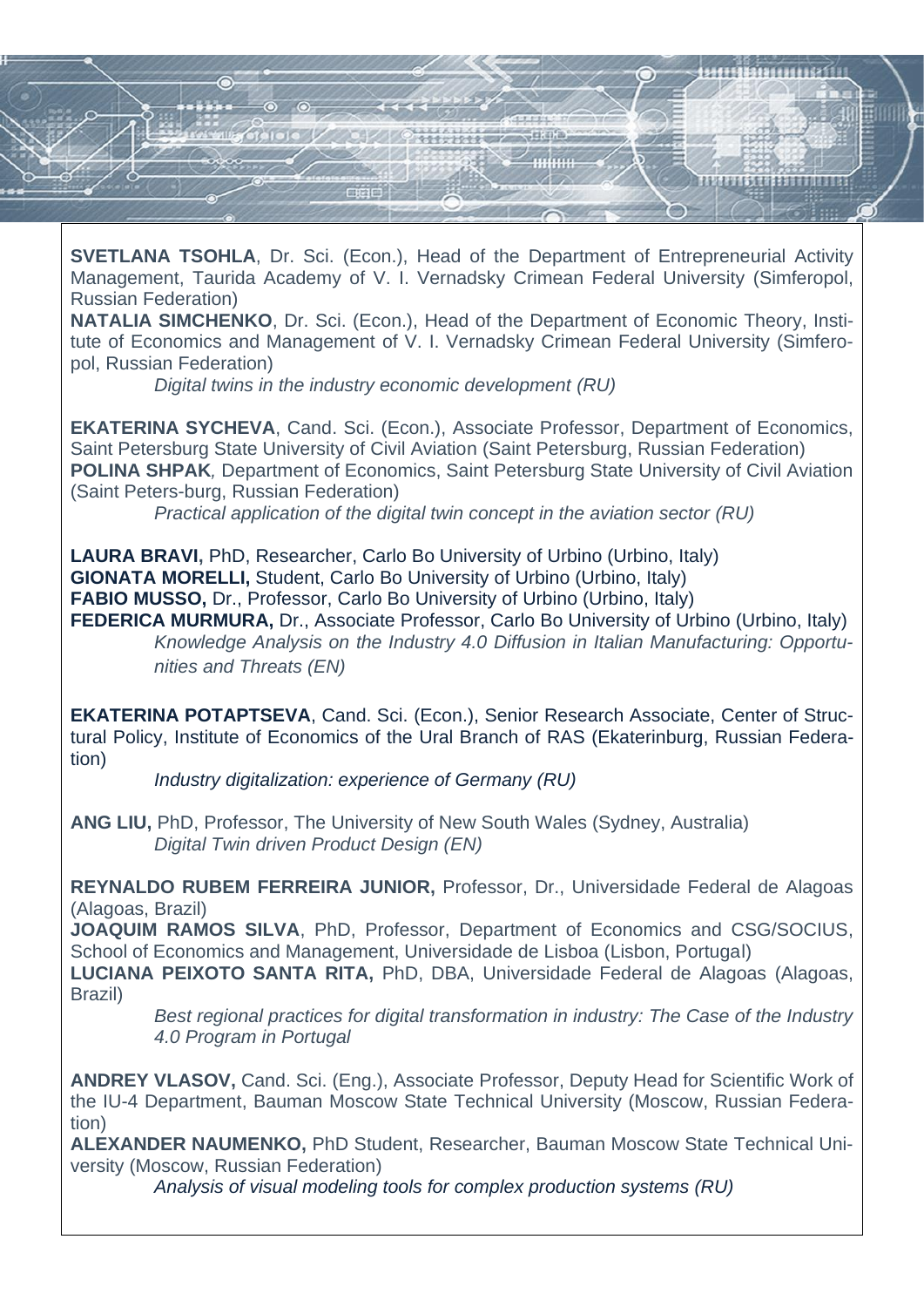**CAROLINA BANDEIRA**, University of Coimbra (Coimbra, Portugal) **JOÃO BARATA**, PhD, Professor, University of Coimbra (Coimbra, Portugal) **NUNO ROQUE**, Portuguese Association of the Refrigeration and Air Conditioning (Lisbon, Portugal)

> *Architecting Digital Twin-Driven Transformation in the Refrigeration and Air Conditioning Sector (EN)*

**BREAK 14:30-15:00**

# **SCIENTIFIC SECTION 1: Digital solutions in industrial and economic sectors**

**29 OCTOBER 2021, 15:00-17:00** (Ekaterinburg Time) UTC+5

**Languages of the Scientific Section: Russian, English** Simultaneous interpretation is provided.

**Conference Hall of the Institute of Economics of the Ural Branch of RAS, 3rd floor (29, Moskovskaya St., Ekaterinburg, Russian Federation)**

*Zoom link:*

*<https://us02web.zoom.us/j/81844370059?pwd=R0h4WmlRdVUrZlJRTzlYbmx5Q25qUT09>*

MODERATOR:

**GRIGORY KOROVIN,** Cand. Sci. (Econ.), Head of the Sector of Economic Problems of Sectoral Markets, Institute of Economics of the Ural Branch of RAS (Ekaterinburg, Russian Federation)

### **SPEAKERS:**

**WADIM STRIELKOWSKI,** PhD, Prof., University of California (Berkeley, USA) **GORDON RAUSSER,** PhD, University of California (Berkeley, USA) **EVGENY KUZMIN,** Researcher (Academic), Institute of Economics of the Ural Branch of RAS (Ekaterinburg, Russia)

> *Digital revolution in the energy sector: using digital twins technology for the enhancement of smart grids (EN)*

**ALEXEY TYAPUKHIN**, Dr. Sci. (Econ.), Professor, Director of the Orenburg Affiliation of the Institute of Economics of the Ural Branch of RAS (Ekaterinburg, Russian Federation) **ZHANNA ERMAKOVA**, Dr. Sci. (Econ.), Professor, Corresponding Member of RAS, Head of the Department of Banking and Insurance, Orenburg State University (Orenburg, Russian Federation)

*Features, structure and digitalization of supply chain management objects (RU)*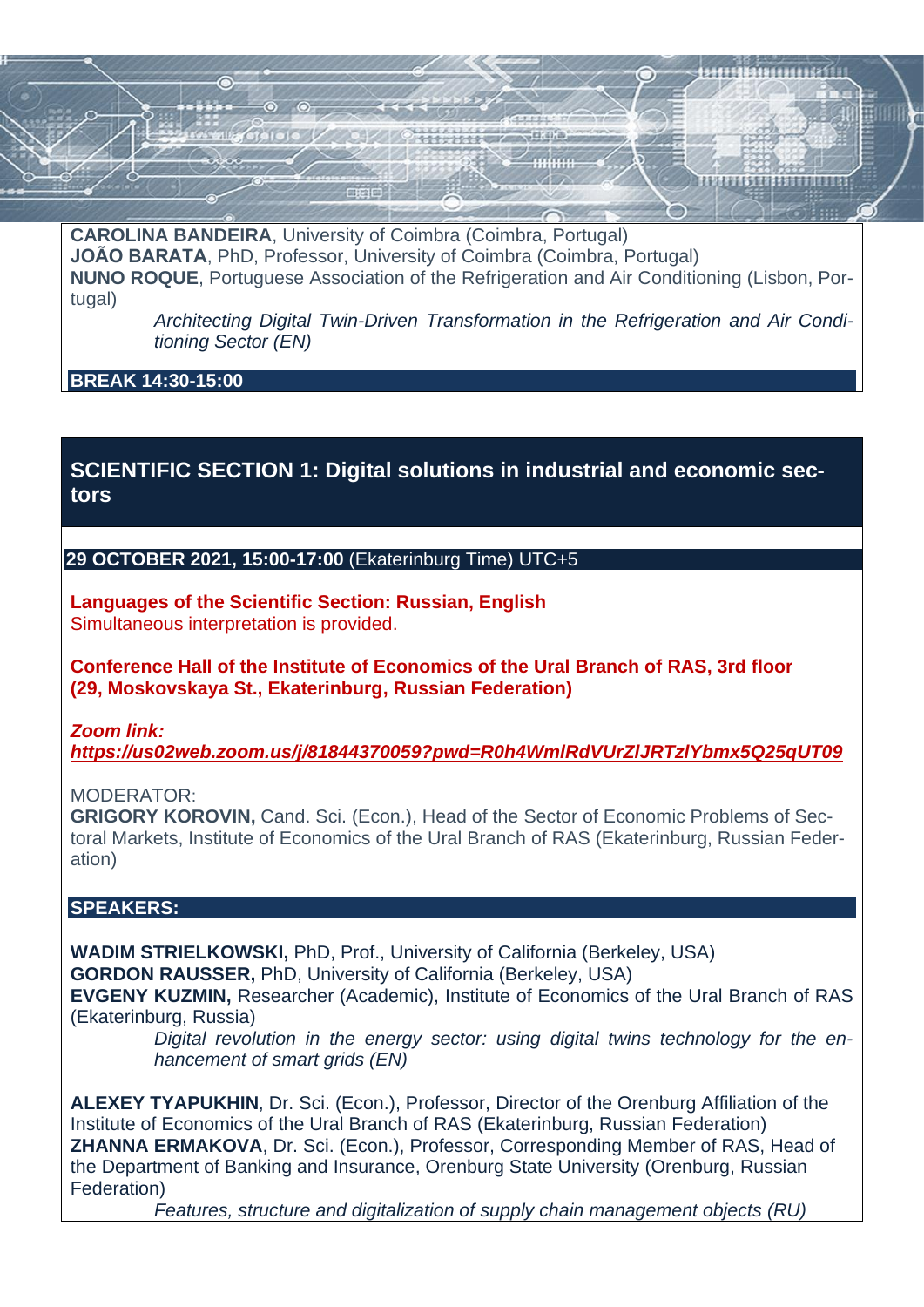**XUAN WANG**, School of Management, University of Bristol (Bristol, United Kingdom)

**VIKAS KUMAR**, PhD, Professor, University of the West of England - Bristol Business School, (Bristol, United Kingdom)

**ARCHANA KUMARI**, MBE, Lecturer, Gloucestershire Business School University of Gloucestershire (Gloucester, United Kingdom)

**EVGENY KUZMIN,** Researcher (Academic), Institute of Economics of the Ural Branch of RAS (Ekaterinburg, Russia)

> *The Impact of Digital Technology on Supply Chain Efficiency in Manufacturing Industry (EN)*

**CARSTEN DECKERT**, Dr.-Ing., Prof., Düsseldorf University of Applied Sciences (Düsseldorf, Germany)

**JANNIK KALEFELD,** Atlas Copco Tools Central Europe GmbH (Essen, Germany) **MARTIN KUTZ,** Atlas Copco Tools Central Europe GmbH (Essen, Germany)

*Business Modell Innovation for Digital Transformation (DE)*

**LAURA BRAVI,** PhD, Researcher, Carlo Bo University of Urbino (Urbino, Italy) **FEDERICA MURMURA, Dr., Associate Professor, Carlo Bo University of Urbino (Urbino, Italy) GILBERTO SANTOS,** Professor, PhD, Polytechnic Institute of Cavado and Ave (Barcelos, Portugal)

*Economic, Environmental, Quality and Organiztional implications of implementing Additive Manufacturing in the Wood-Furniture Sector (EN)* 

**MIKHAIL PETROV,** Dr. Sci. (Eng.), Professor, Head of the Center for Development and Location of Productive Forces, Institute of Economics of the Ural Branch of RAS (Ekaterinburg, Russian Federation)

*Intellectualization of the car fleet as a stage in the creation of a digital railway: transtemporal effects (RU)*

**KONSTANTIN KOZHOV**, Cand. Sci. (Eng.), Senior Researcher, Center for the Development and Placement of Productive Forces, Institute of Economics of the Ural Branch of RAS (Ekaterinburg, Russian Federation)

**LEONID SERKOV**, Cand. Sci. (Physical and Mathematical Sciences), Senior Researcher, Center for the Development and Placement of Productive Forces, Institute of Economics of the Ural Branch of RAS (Ekaterinburg, Russian Federation)

*Digital solutions in the field of transport rail freight (RU)*

**DMITRIY SIROTIN**, Cand. Sci. (Econ.), Institute of Economics of the Ural Branch of RAS (Ekaterinburg, Russian Federation)

**OLGA ROMANOVA**, Dr. Sci. (Econ.), Institute of Economics of the Ural Branch of RAS (Ekaterinburg, Russian Federation)

*Prerequisites for achieving digital maturity of Russian metallurgy (RU)*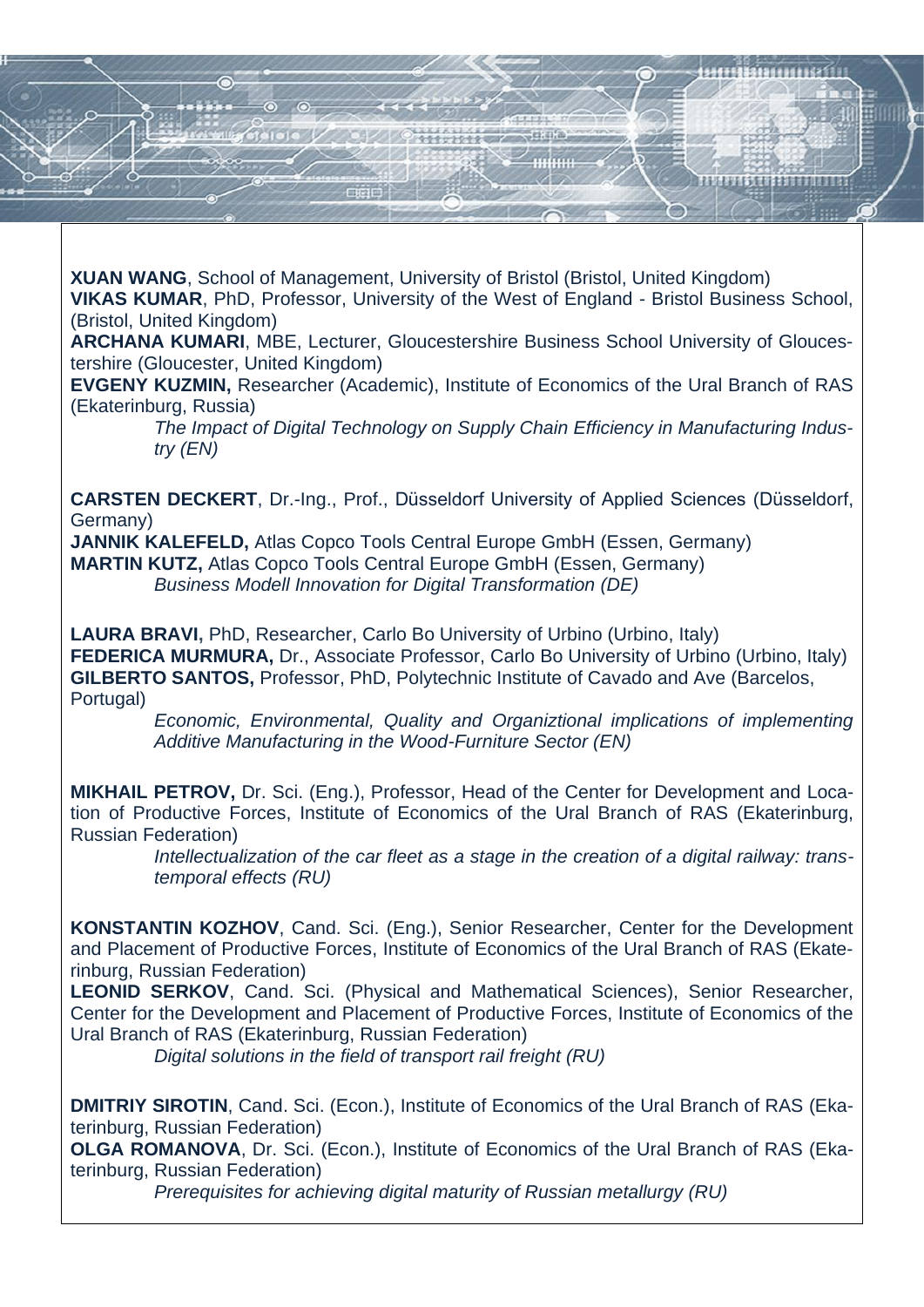

**ANASTASIA NIKITAEVA,** Dr. Sci. (Econ.), Professor, Head of the Department of Information Economics, Southern Federal University (Rostov-on-Don, Russia)

**ROMAN SERDYUKOV,** B.S., Master student, Trainee Researcher, Southern Federal University (Rostov-on-Don, Russia)

*Digital ecosystems in industry: conceptualization and strategic aspects of development (EN)* 

**ELENA ANDREEVA**, Dr. Sci. (Econ.), Professor of RAS, Head of the Center of Regional Comparative Research, Institute of Economics of the Ural Branch of RAS (Ekaterinburg, Russian Federation)

**ARTEM RATNER**, Cand. Sci. (Econ.), Senior Research Associate, Center of Regional Comparative Research, Institute of Economics of the Ural Branch of RAS (Ekaterinburg, Russian Federation)

**KSENIYA PODKINA,** Economist, Center of Regional Comparative Research, Institute of Economics of the Ural Branch of RAS (Ekaterinburg, Russian Federation)

*Regional specialization on neo-industrial (including digital) export: methodological assessment (RU)*

**ANNA BARYBINA,** PhD Student, Research, Center of Structural Policy, Institute of Economics of the Ural Branch of RAS (Ekaterinburg, Russian Federation)

*Industry disrupts as a consequence of the development of digital platforms in industry (RU)*

### **BREAK 17:00-17:30**

## **SCIENTIFIC SECTION 2: Impact of Digital Solutions in Industry on the Competitiveness of Companies and Industries**

#### **29 OCTOBER 2021, 17:30-19:30** (Ekaterinburg Time) UTC+5

**Languages of the Scientific Section: Russian, English** Simultaneous interpretation is NOT provided.

**Conference Hall of the Institute of Economics of the Ural Branch of RAS, 3rd floor (29, Moskovskaya St., Ekaterinburg, Russian Federation)**

*Zoom link:*

*<https://us02web.zoom.us/j/81844370059?pwd=R0h4WmlRdVUrZlJRTzlYbmx5Q25qUT09>*

MODERATOR:

**GRIGORY KOROVIN,** Cand. Sci. (Econ.), Head of the Sector of Economic Problems of Sectoral Markets, Institute of Economics of the Ural Branch of RAS (Ekaterinburg, Russian Federation)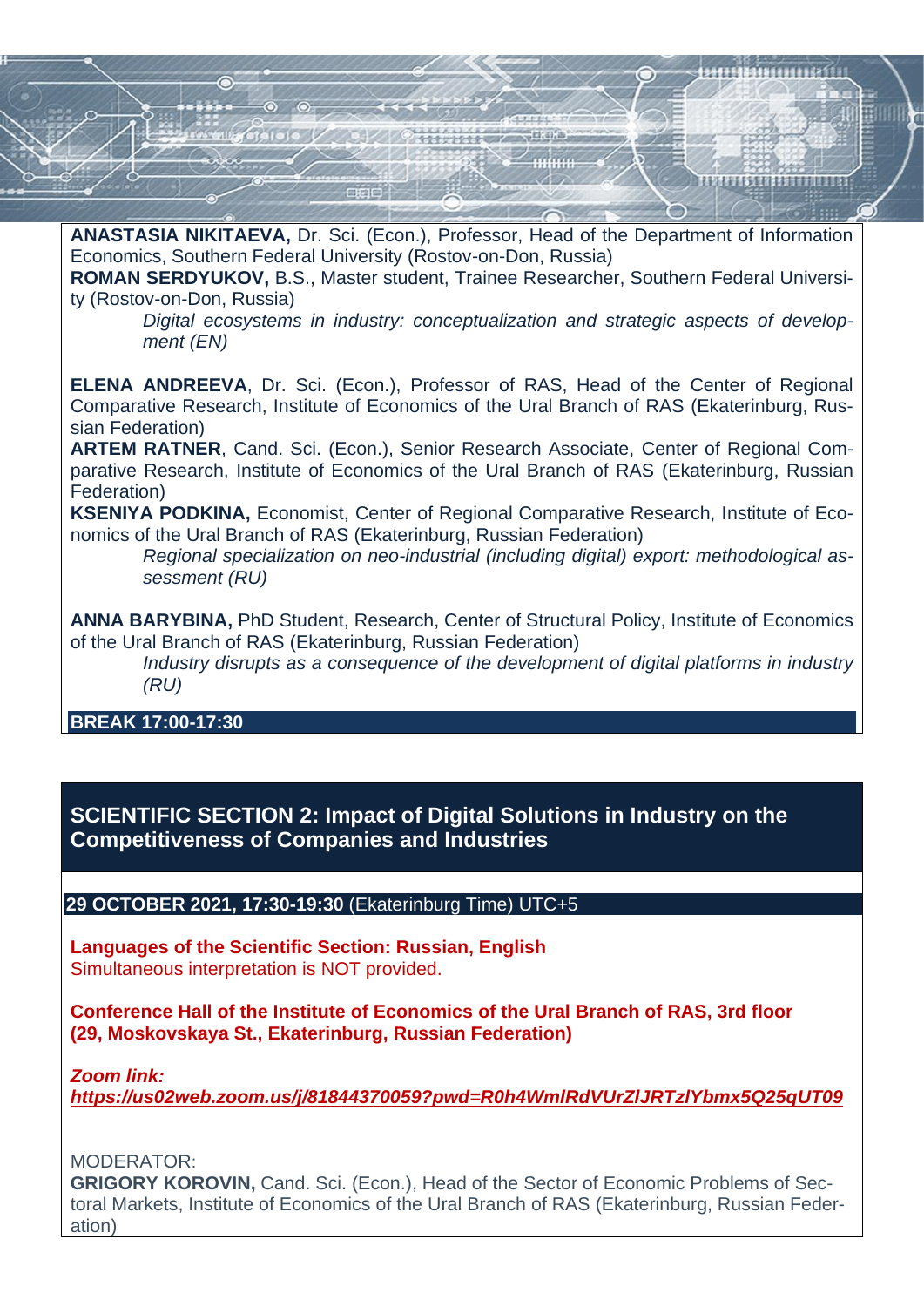### **SPEAKERS:**

**ALBERTO CEREZO-NARVÁEZ,** Dr. Sci., Prof., University of Cadiz (Cadiz, Spain) **MANUEL OTERO-MATEO,** PhD, Prof., University of Cadiz (Cadiz, Spain) **ANDRÉS PASTOR-FERNÁNDEZ,** PhD, University of Cadiz (Cadiz, Spain) **JOSÉ SÁNCHEZ-RAMOS,** Professor, University of Seville (Seville, Spain) **PABLO BALLESTEROS-PÉREZ,** PhD, Prof., Msc Construction and Project Management, Universitat Politècnica de València (Valencia, Spain) *A Proposal for Sustainable Public Lighting Infrastructure. A Case Study (EN)*

**ALEXANDER MOKRONOSOV,** Dr. Sci. (Econ.), Ural State University of Economics (Ekaterinburg, Russian Federation)

**NIKOLAY MIKHAYLOV,** Ural State University of Economics (Ekaterinburg, Russian Federation)

*Energy efficiency management of heat supply in the digital economy (RU)* 

**YAN ZHAOQIANG,** PhD, Southern Federal University (Rostov-on-Don, Russia) *Theoretical Framework of Business Model Innovation Exploration for Circular Development (EN)*

**MARCO AFONSO NUNES**, PhD, Tetra Pak (Reinbek, Germany) **ANTÓNIO ABREU,** PhD, Prof., Instituto Politécnico de Lisboa (Lisboa, Portugal) **JELENA BAGNJUK,** M.Sc., University Medical Center -Eppendorf (Hamburg, Germany) **CÉLIA SARAIVA,** PhD Candidate, Universidade de Trás-os-Montes e Alto Douro (Vila Real, Portugal)

**HELENA VIANA,** M.Sc, Commodity & Services Buyer at Supply Chain Department – BorgWarner (Lanheses, Portugal)

*Integrating a project risk model into a BI architecture (EN)*

**VITOR ANES,** PhD, Professor, Instituto Superior de Engenharia de Lisboa (Lisboa, Portugal) **ANTÓNIO ABREU,** PhD, Professor, Instituto Superior de Engenharia de Lisboa (Lisboa, Portugal)

**ANA DIAS,** PhD, Professor, Instituto Politécnico de Lisboa (Lisboa, Portugal)

**PEDRO CARMONA,** PhD, Professor, Universidad de Burgos (Burgos, Spain)

**TERESA MORGADO, PhD. Professor, Polytechnic Institute of Tomar (Tomar, Portugal)** 

**JOÃO CALADO,** PhD, Instituto Politécnico de Lisboa (Lisboa, Portugal)

*Open Innovation in Industry 4.0 - A risk assessment framework for SMEs (EN)*

**ANASTASIA LEONOVA**, Researcher, St. Petersburg University (Saint Petersburg, Russian Federation)

*Programs for digital economy formation and the specificity of their implementation in the EAEU countries (RU)*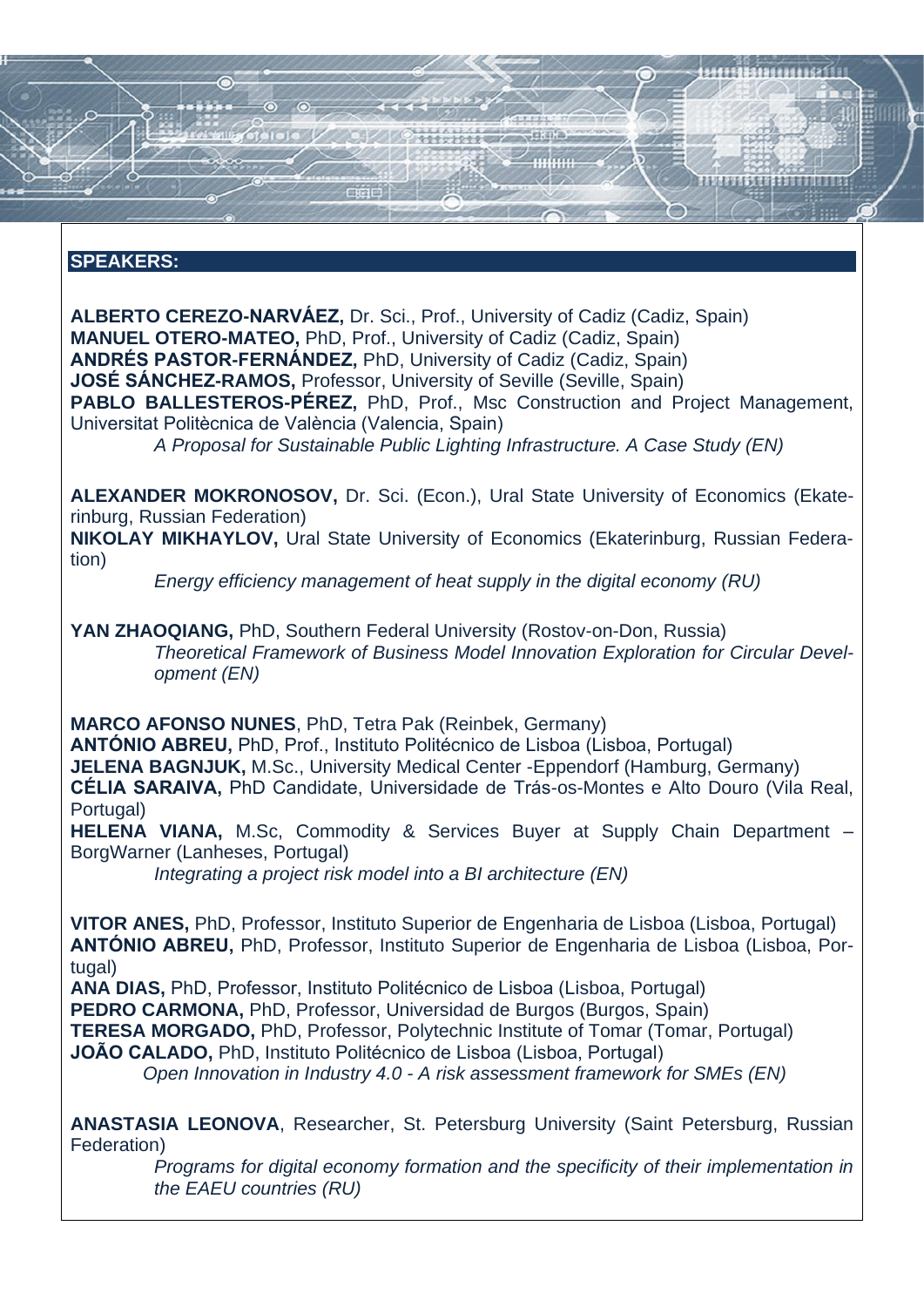

**MICHAELA BEDNÁROVÁ**, Dr., Professor, Universidad Pablo de Olavide (Sevilla, Spain) **ENRIQUE BONSÓN,** PhD, Prof., Universidad de Huelva (Huelva, Spain)

> *Artificial Intelligence Diclosures in Sustainability Reports: Towards an AI Reporting Standards (EN)*

PAVEL GLUKHIKH, Cand. Sci. (Econ.), Senior Research, Center of Regional Comparative Research, Institute of Economics of the Ural Branch of RAS (Ekaterinburg, Russian Federation)

*Cooperative strategies for the emergence of industrial enterprises in the period of digitalization (RU)*

**OLGA SMIRNOVA**, Cand. Sci. (Econ.), Senior Research, Center of Structural Policy, Institute of Economics of the Ural Branch of RAS (Ekaterinburg, Russian Federation)

**ALENA PONOMAREVA**, PhD Student, Research, Center of Structural Policy, Institute of Economics of the Ural Branch of RAS (Ekaterinburg, Russian Federation)

*Structural effects of the introduction of cross-industrial advanced manufacturing technologies (RU)*

**YUCHAN WANG,** PhD, Southern Federal University (Rostov-on-Don, Russia) *The Development and Application of Digital Economy – take 5G Technology as an example (EN)* 

**LYUDMILA CHESNYUKOVA***,* Assistant lecturer, Department of Economic Theory and Corporate Governance, Ural State University of Economics (Ekaterinburg, Russian Federation) **OLGA SMIRNOVA**, Cand. Sci. (Econ.), Senior Research, Center of Structural Policy, Institute of Economics of the Ural Branch of RAS (Ekaterinburg, Russian Federation)

*Relevant aspects of industrial development in the context of digitalization: experience of Russia (RU)*

**WANG CAN,** PhD, Southern Federal University (Rostov-on-Don, Russia) *Digital Transformation Strategy of Industrial Enterprises (EN)* 

# **SCIENTIFIC SECTION 3: Impact of Digital Transformation on the Financial and Human Potential of Industry**

**29 OCTOBER 2021, 17:30-19:30** (Ekaterinburg Time) UTC+5

**Languages of the Scientific Section: Russian, English** Simultaneous interpretation is NOT provided.

**Meeting room of the Institute of Economics of the Ural Branch of RAS, 2nd floor, off 219 (29, Moskovskaya St., Ekaterinburg, Russian Federation)**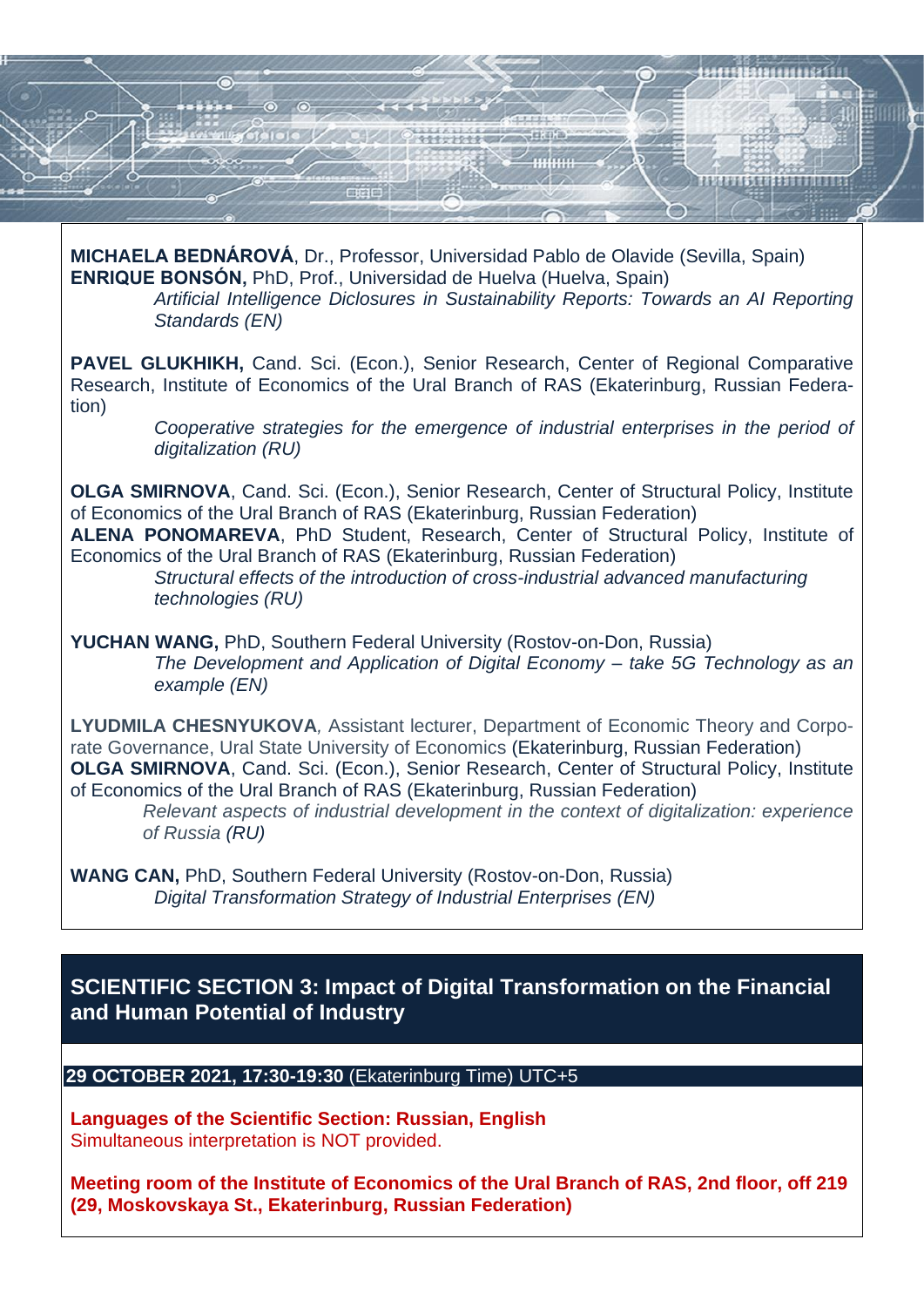#### *Zoom link:*

*<https://us06web.zoom.us/j/89017591803?pwd=L3ZtTFYyYWY4TlNEcXhJUkE3UjBiZz09>*

MODERATOR:

**EVGENY KUZMIN,** Researcher (Academic), Institute of Economics of the Ural Branch of RAS (Ekaterinburg, Russian Federation)

### **SPEAKERS:**

**EDUARD BABULAK,** Dr. Sci., PhD, Prof., Honorary Chair, Chief Mentor & Senior Advisor, Core Advisory Committee at the World Assessment Council, Liberty University, USA *Third Milennium Digital Education (EN)*

**ALINA BADULESCU**, Professor, Dr. habil., University of Oradea (Oradea, Romania) **FARZANA SHARMIN** and **MOHAMMAD TIPU SULTAN**, Doctoral students, Shanghai Jiao Tong University (Shanghai, China)

*Social media and the selection of tourist destinations (EN)*

**ELENA KALABINA,** Dr. Sci. (Econ.), Professor, Ural State University of Economics (Ekaterinburg, Russia)

**DMITRIJ SCHMIDT,** Project manager, ProLeit GmbH by Schneider Electric (Herzogenaurach, Germany)

**OLGA BELYAK,** Project manager, Prosoft-Systems Ltd, (Ekaterinburg, Russia) *Knowledge Sharing Determinants in Cross-functional Teams: An Empirical Study (RU)*

**MAŁGORZATA ZAKRZEWSKA,** Research & Teaching Assistant, Master of Management and Quality Sciences, Cracow University of Economics (Cracow, Poland) *Trends in the issues of Revolution 4.0 in terms of social changes (EN)*

**KAROL WŁODYKA,** Researcher, Cracow University of Economics (Cracow, Poland) *Students' awareness of the changes caused by Revolution 4.0 (EN)*

**OLGA ANTONOVA,** Cand. Sci. (Econ.), Associate Professor, Senior Research Associate, Chelyabinsk Affiliation of the Institute of Economics of the Ural Branch of RAS *Active labor longevity in Industry 4.0 (RU)*

**MICHAEL DJANELIDZE,** Cand. Sci. (Econ.), Associate Professor, Institute for Regional Economy Studies RAS (Saint Petersburg, Russia)

**NATALIIA SHESTAKOVA,** Cand. Sci. (Econ.), Associate Professor, Institute for Regional Economy Studies RAS (Saint Petersburg, Russia)

*The Russian Economy: Digital Transformation and its Staffing (EN)*

**SZYMON JAROSZ,** Researcher, Cracow University of Economics (Cracow, Poland) *The essence of the Fourth Industrial Revolution the field of finance and accounting (EN)*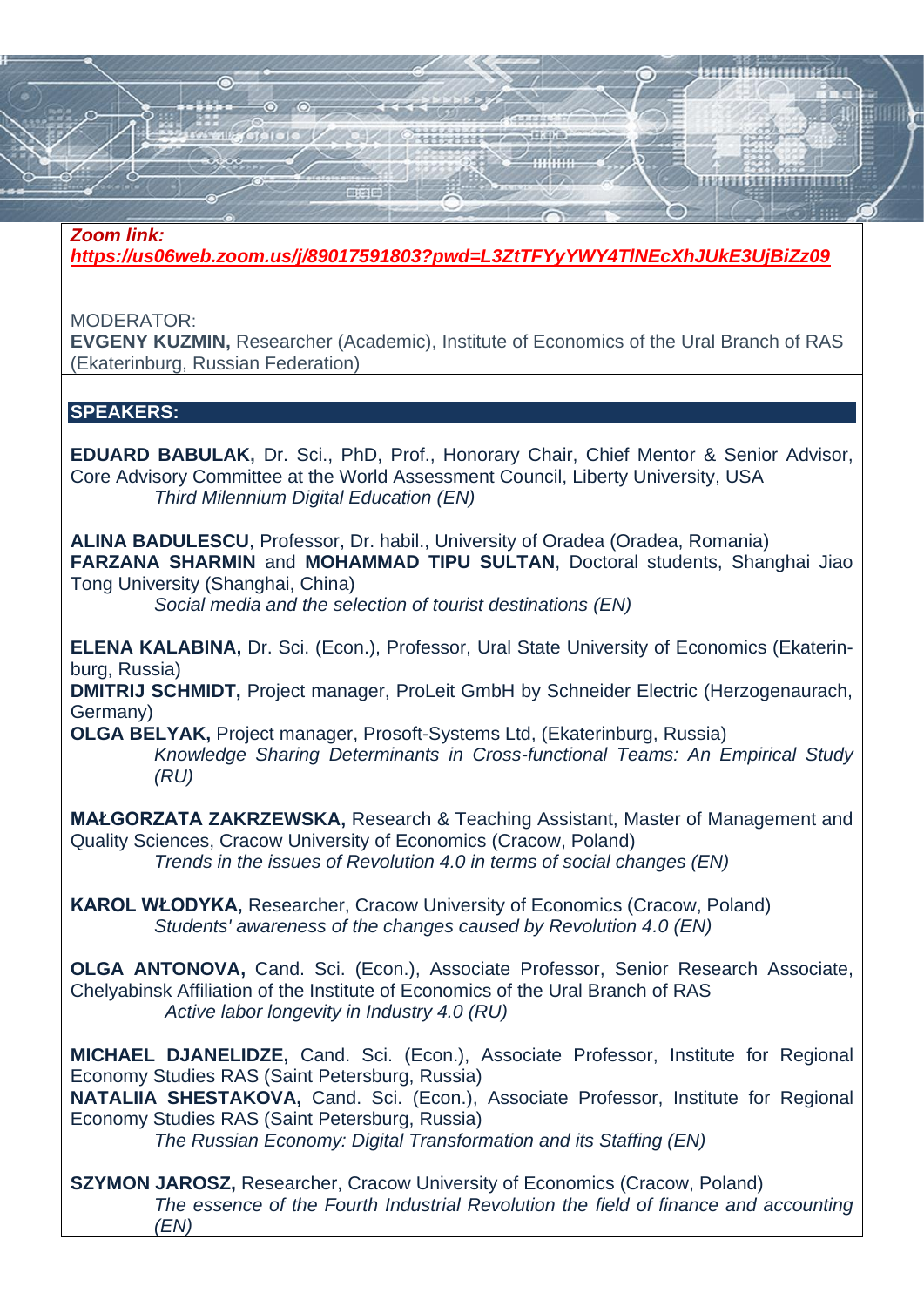

**TATYANA ORLOVA,** Dr. Sci. (Phil.), Professor, Department of Enterprise Economics, Ural State University of Economics (Ekaterinburg, Russian Federation)

**ALEXANDER TIMOSHIN,** PhD Student, Department of Enterprise Economics, Ural State University of Economics (Ekaterinburg, Russian Federation)

*Analysis of the relationship between risk tolerance, financial sustainability and economic security in the context of digitalization and risk control (RU)*

**YANG YANG,** Southern Federal University (Rostov-on-Don, Russia) *Social Responsibility of Small and Medium-sized Corporates under the Background of Digital Transformation (EN)*

**YULIA OTMAKHOVA**, Cand. Sci. (Econ.), Leading Researcher, Laboratory for Computer Modeling of Socio-Economic Processes, Central Economics and Mathematics Institute of the Russian Academy of Sciences; Federal Research Center "Informatics and Control" RAS (Moscow, Russia)

**DMITRY DEVYATKIN,** Researcher, Department of Intelligent Technologies and Systems, Federal Research Center "Informatics and Control" RAS (Moscow, Russia)

*Priorities of human resources policy in the context of digitalization and the COVID-19 pandemic (RU)* 

**ALEXANDER MOKRONOSOV**, Professor, Department of Enterprise Economics, Ural State University of Economics (Ekaterinburg, Russian Federation)

**TIMUR ASYLGUZHIN,** PhD Student, Department of Enterprise Economics, Ural State University of Economics, Novator Design Bureau (Ekaterinburg, Russian Federation)

**KONDRATIEV I. P., LIKHACHEVA S. S.,** Novator Design Bureau (Ekaterinburg, Russian Federation)

*Ecosystem Approach to Intellectual Property Management in the Digital Economy (RU)*

**LARISA YURIEVA,** Dr. Sci. (Econ.), Professor of the Department of Accounting, Analysis and Audit of the Ural Federal University (Ekaterinburg, Russia)

**ELENA SINYANSKAYA,** Cand. Sci. (Econ.), Associate Professor of the Department of Accounting, Analysis and Audit, Ural Federal University (Ekaterinburg, Russia)

**OLGA SAVOSTINA,** Cand. Sci. (Econ.), Associate Professor of the Department of Accounting, Analysis and Audit, Ural Federal University (Ekaterinburg, Russia)

*Digitalization of financial stability analysis as a tool to improve the efficiency of organization management (RU)*

**DARIA MIKHALKINA,** B.S., Master Student, Trainee Researcher, Southern Federal University (Rostov-on-Don, Russia)

**ANASTASIA NIKITAEVA,** Dr. Sci. (Econ.), Professor, Head of the Department of Information Economics, Southern Federal University (Rostov-on-Don, Russia)

*Trends, Factors and Guidelines for The Development of Human Resources for Industry 4.0 (EN)*